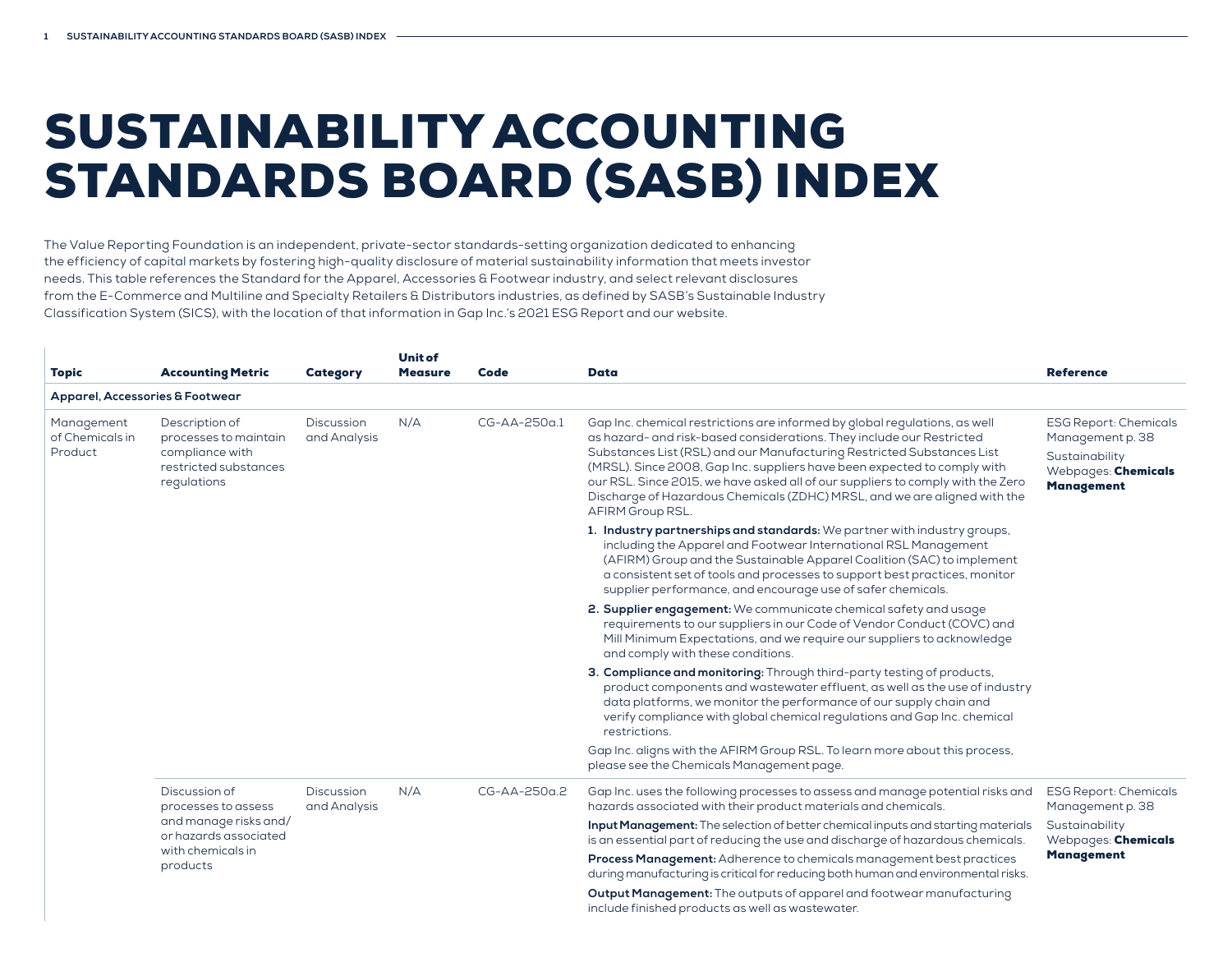| <b>Topic</b>                                    | <b>Accounting Metric</b>                                                                                                                                                                                                                                                               | <b>Category</b> | <b>Unit of</b><br><b>Measure</b> | Code         | <b>Data</b>                                                                                                                                                                                                                                                                                                                                                                                                                                      |                                                                                                                                         |                                                                                                                                                                                                                                                                                                                                                                                                                                                                       |                                          | <b>Reference</b>                                                                                                                   |
|-------------------------------------------------|----------------------------------------------------------------------------------------------------------------------------------------------------------------------------------------------------------------------------------------------------------------------------------------|-----------------|----------------------------------|--------------|--------------------------------------------------------------------------------------------------------------------------------------------------------------------------------------------------------------------------------------------------------------------------------------------------------------------------------------------------------------------------------------------------------------------------------------------------|-----------------------------------------------------------------------------------------------------------------------------------------|-----------------------------------------------------------------------------------------------------------------------------------------------------------------------------------------------------------------------------------------------------------------------------------------------------------------------------------------------------------------------------------------------------------------------------------------------------------------------|------------------------------------------|------------------------------------------------------------------------------------------------------------------------------------|
| Environmental<br>Impacts in the<br>Supply Chain | Percentage of (1)<br>Tier 1 supplier facilities<br>and (2) supplier<br>facilities beyond<br>Tier 1 in compliance<br>with wastewater<br>discharge permits<br>and/or contractual                                                                                                         | Quantitative    | Percentage<br>$(\%)$             | CG-AA-430a.1 | For more than 15 years, we have required our denim laundries to participate<br>in our Water Quality Program, which allows us to actively monitor and improve<br>wastewater quality.<br>In 2021, out of 53 priority denim laundries that conducted wastewater testing<br>per the ZDHC Wastewater Guidelines, 100 percent achieved Foundational level<br>or better for all Conventional parameters and 94 percent met all ZDHC MRSL<br>parameters. | <b>ESG Report: Water</b><br>Stewardship p. 35<br>Sustainability<br>Webpages: Chemicals<br><b>Management</b><br><b>Water Stewardship</b> |                                                                                                                                                                                                                                                                                                                                                                                                                                                                       |                                          |                                                                                                                                    |
|                                                 | agreements                                                                                                                                                                                                                                                                             |                 |                                  |              | Year                                                                                                                                                                                                                                                                                                                                                                                                                                             | Total<br>participants                                                                                                                   | % facilities meeting<br><b>Conventional parameters</b>                                                                                                                                                                                                                                                                                                                                                                                                                | % meeting ZDHC<br><b>MRSL</b> parameters |                                                                                                                                    |
|                                                 |                                                                                                                                                                                                                                                                                        |                 |                                  |              | 2020                                                                                                                                                                                                                                                                                                                                                                                                                                             | 54                                                                                                                                      | 94                                                                                                                                                                                                                                                                                                                                                                                                                                                                    | 89                                       |                                                                                                                                    |
|                                                 |                                                                                                                                                                                                                                                                                        |                 |                                  |              | 2021                                                                                                                                                                                                                                                                                                                                                                                                                                             | 53                                                                                                                                      | 100                                                                                                                                                                                                                                                                                                                                                                                                                                                                   | 94                                       |                                                                                                                                    |
|                                                 | Percentage of (1) Tier 1<br>supplier facilities and<br>(2) supplier facilities<br>beyond Tier 1 that<br>have completed the<br>Sustainable Apparel<br>Coalition's Higg Index<br><b>Facility Module (Higg</b><br>FEM) assessment<br>or an equivalent<br>environmental data<br>assessment | Quantitative    | Percentage<br>$(\%)$             | CG-AA-430a.2 |                                                                                                                                                                                                                                                                                                                                                                                                                                                  |                                                                                                                                         | By the end of 2022, 99 percent of our Tier 1 and 91 percent of our strategic<br>Tier 2 suppliers completed the Sustainable Apparel Coalition's Higg Index 3.0<br>Facility Environmental Module (FEM) self-assessment to communicate their<br>water and energy use, along with chemicals and waste management from<br>2020. 64 percent of facilities verified their responses. In total, 89 percent of<br>facilities participated in our resource efficiency programs. |                                          | <b>ESG Report: Resource</b><br>Efficiency and<br>Manufacturing p. 37<br>Sustainability<br>Webpages: Chemicals<br><b>Management</b> |
|                                                 |                                                                                                                                                                                                                                                                                        |                 |                                  |              | Year                                                                                                                                                                                                                                                                                                                                                                                                                                             | % Tier 1 branded<br>suppliers using<br><b>Higg Index FEM</b>                                                                            | % Tier 2 suppliers<br>using Higg Index FEM                                                                                                                                                                                                                                                                                                                                                                                                                            | # verified<br>responses                  | <b>Water Stewardship</b>                                                                                                           |
|                                                 |                                                                                                                                                                                                                                                                                        |                 |                                  |              | 2019                                                                                                                                                                                                                                                                                                                                                                                                                                             | 97                                                                                                                                      | 91                                                                                                                                                                                                                                                                                                                                                                                                                                                                    | n/a                                      |                                                                                                                                    |
|                                                 |                                                                                                                                                                                                                                                                                        |                 |                                  |              | 2020                                                                                                                                                                                                                                                                                                                                                                                                                                             | 100                                                                                                                                     | 70                                                                                                                                                                                                                                                                                                                                                                                                                                                                    | 280                                      |                                                                                                                                    |
|                                                 |                                                                                                                                                                                                                                                                                        |                 |                                  |              | 2021                                                                                                                                                                                                                                                                                                                                                                                                                                             | 99(558)                                                                                                                                 | 91(147)                                                                                                                                                                                                                                                                                                                                                                                                                                                               | 463 (64%)                                |                                                                                                                                    |
|                                                 |                                                                                                                                                                                                                                                                                        |                 |                                  |              |                                                                                                                                                                                                                                                                                                                                                                                                                                                  |                                                                                                                                         |                                                                                                                                                                                                                                                                                                                                                                                                                                                                       | (351 Tier 1)<br>112 Tier 2)              |                                                                                                                                    |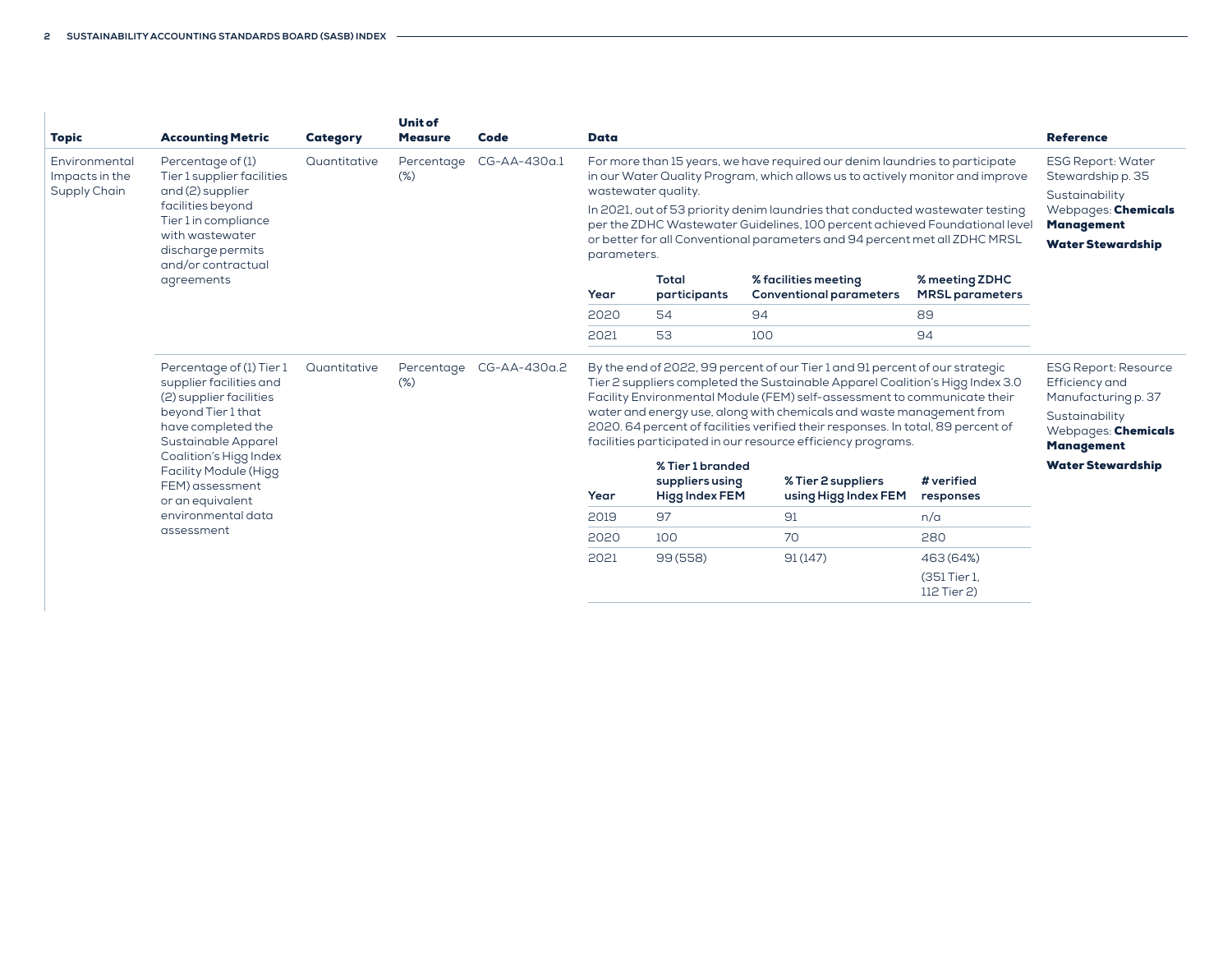| <b>Topic</b>                             | <b>Accounting Metric</b>                                                                                                        | <b>Category</b> | <b>Unit of</b><br><b>Measure</b> | Code                    | <b>Data</b>                                                                                                                                               |                                                                                                                                                                                                                                                                                                                                                                                                                                                                                                      |                     |                                                                                        |                                 |                     | <b>Reference</b>                                                           |                    |
|------------------------------------------|---------------------------------------------------------------------------------------------------------------------------------|-----------------|----------------------------------|-------------------------|-----------------------------------------------------------------------------------------------------------------------------------------------------------|------------------------------------------------------------------------------------------------------------------------------------------------------------------------------------------------------------------------------------------------------------------------------------------------------------------------------------------------------------------------------------------------------------------------------------------------------------------------------------------------------|---------------------|----------------------------------------------------------------------------------------|---------------------------------|---------------------|----------------------------------------------------------------------------|--------------------|
| <b>Labor Conditions</b><br>in the Supply | Percentage of (1) Tier 1<br>supplier facilities and                                                                             | Quantitative    | $(\%)$                           | Percentage CG-AA-430b.1 |                                                                                                                                                           | * 83 percent of Tier 1 branded apparel suppliers that were active for the<br>full year were audited to our COVC during the fiscal year.                                                                                                                                                                                                                                                                                                                                                              |                     |                                                                                        |                                 |                     |                                                                            |                    |
| Chain                                    | (2) supplier facilities<br>beyond Tier 1 that have                                                                              |                 |                                  |                         | • 68 percent of audits were conducted by a third-party assessor, ILO-IFC<br>Better Work and SLCP.                                                         |                                                                                                                                                                                                                                                                                                                                                                                                                                                                                                      |                     |                                                                                        |                                 |                     |                                                                            |                    |
|                                          | been audited to a labor<br>code of conduct.<br>(3) percentage of total                                                          |                 |                                  |                         | • Facilities with a consistently low non-conformance rate may be assessed on<br>a biennial basis; all facilities are audited prior to initial production. |                                                                                                                                                                                                                                                                                                                                                                                                                                                                                                      |                     |                                                                                        |                                 |                     |                                                                            |                    |
|                                          | audits conducted by a                                                                                                           |                 |                                  |                         |                                                                                                                                                           | Suppliers beyond Tier 1 audited to COVC                                                                                                                                                                                                                                                                                                                                                                                                                                                              |                     |                                                                                        |                                 |                     |                                                                            |                    |
|                                          | third-party auditor                                                                                                             |                 |                                  |                         | $\cdot$ N/A                                                                                                                                               |                                                                                                                                                                                                                                                                                                                                                                                                                                                                                                      |                     |                                                                                        |                                 |                     |                                                                            |                    |
|                                          |                                                                                                                                 |                 |                                  |                         |                                                                                                                                                           | As part of our Mill Sustainability Program, we communicated to our entire mill<br>base our expectations of their social and environmental performance, which<br>are requirements of doing business with us.                                                                                                                                                                                                                                                                                          |                     |                                                                                        |                                 |                     |                                                                            |                    |
|                                          |                                                                                                                                 |                 |                                  |                         |                                                                                                                                                           | % Tier 1 branded<br>suppliers audited<br>to COVC                                                                                                                                                                                                                                                                                                                                                                                                                                                     |                     | % of audits conducted<br>by third-party<br>assessor (ILO-IFC<br><b>Better Work and</b> | % of suppliers<br>beyond Tier 1 |                     |                                                                            |                    |
|                                          |                                                                                                                                 |                 |                                  |                         | Year<br>2019                                                                                                                                              | 91                                                                                                                                                                                                                                                                                                                                                                                                                                                                                                   | SLCP)<br>34         |                                                                                        | N/A                             | audited to COVC     |                                                                            |                    |
|                                          |                                                                                                                                 |                 |                                  |                         | 2020                                                                                                                                                      | 81                                                                                                                                                                                                                                                                                                                                                                                                                                                                                                   | 71                  |                                                                                        | N/A                             |                     |                                                                            |                    |
|                                          |                                                                                                                                 |                 |                                  |                         |                                                                                                                                                           |                                                                                                                                                                                                                                                                                                                                                                                                                                                                                                      |                     |                                                                                        |                                 |                     |                                                                            |                    |
|                                          |                                                                                                                                 |                 |                                  |                         | 2021                                                                                                                                                      | 83                                                                                                                                                                                                                                                                                                                                                                                                                                                                                                   | 68                  |                                                                                        | N/A                             |                     |                                                                            |                    |
|                                          | Priority non-<br>conformance rate and<br>associated corrective<br>action rate for<br>suppliers' labor code of<br>conduct audits | Quantitative    | Rate                             | CG-AA-430b.2            |                                                                                                                                                           | We use a color-coded system to rate each facility's performance. High-<br>performing facilities with few violations, none of which were critical, are rated<br>green, average performers are yellow, and those that need to address one or<br>more serious issues are red. As of fiscal 2021, fewer than 1 percent of facilities<br>received red ratings during assessments against our COVC.<br>For issues open as of 2/1/2021, 84 percent of corrective action plans were<br>resolved by 2/1/2022. |                     |                                                                                        |                                 |                     | Sustainability<br>Webpages:<br><b>Assessment and</b><br><b>Remediation</b> |                    |
|                                          |                                                                                                                                 |                 |                                  |                         |                                                                                                                                                           | 2/1/2021                                                                                                                                                                                                                                                                                                                                                                                                                                                                                             |                     | 5/1/2021 (3 months)                                                                    |                                 | 8/1/2021 (6 months) |                                                                            | 2/1/2022 (1 year)  |
|                                          |                                                                                                                                 |                 |                                  |                         | Sourcing<br>Country                                                                                                                                       | # of open<br>issues                                                                                                                                                                                                                                                                                                                                                                                                                                                                                  | # of open<br>issues | %<br>resolution                                                                        | # of open<br>issues             | $\%$<br>resolution  | # of open<br>issues                                                        | $\%$<br>resolution |
|                                          |                                                                                                                                 |                 |                                  |                         | Bangladesh                                                                                                                                                | 231                                                                                                                                                                                                                                                                                                                                                                                                                                                                                                  | 200                 | 13                                                                                     | 170                             | 26                  | 45                                                                         | 81                 |
|                                          |                                                                                                                                 |                 |                                  |                         | Cambodia                                                                                                                                                  | 309                                                                                                                                                                                                                                                                                                                                                                                                                                                                                                  | 177                 | 43                                                                                     | 127                             | 59                  | 40                                                                         | 87                 |
|                                          |                                                                                                                                 |                 |                                  |                         | China                                                                                                                                                     | 209                                                                                                                                                                                                                                                                                                                                                                                                                                                                                                  | 103                 | 51                                                                                     | 44                              | 79                  | 13                                                                         | 94                 |
|                                          |                                                                                                                                 |                 |                                  |                         | Guatemala                                                                                                                                                 | 52                                                                                                                                                                                                                                                                                                                                                                                                                                                                                                   | $\circ$             | 100                                                                                    | $\circ$                         | 100                 | $\circ$                                                                    | 100                |
|                                          |                                                                                                                                 |                 |                                  |                         | India                                                                                                                                                     | 550                                                                                                                                                                                                                                                                                                                                                                                                                                                                                                  | 509                 | $\overline{7}$                                                                         | 383                             | 30                  | 113                                                                        | 79                 |
|                                          |                                                                                                                                 |                 |                                  |                         | Indonesia                                                                                                                                                 | 155                                                                                                                                                                                                                                                                                                                                                                                                                                                                                                  | 87                  | 44                                                                                     | 72                              | 54                  | 50                                                                         | 68                 |
|                                          |                                                                                                                                 |                 |                                  |                         | Pakistan                                                                                                                                                  | 78                                                                                                                                                                                                                                                                                                                                                                                                                                                                                                   | 78                  | $\circ$                                                                                | 62                              | 21                  | 6                                                                          | 92                 |
|                                          |                                                                                                                                 |                 |                                  |                         | Sri Lanka                                                                                                                                                 | 69                                                                                                                                                                                                                                                                                                                                                                                                                                                                                                   | 68                  | $\mathbf{1}$                                                                           | 59                              | 14                  | 10                                                                         | 86                 |
|                                          |                                                                                                                                 |                 |                                  |                         | <b>United States</b>                                                                                                                                      | $\circ$                                                                                                                                                                                                                                                                                                                                                                                                                                                                                              | $\circ$             | $\sim$                                                                                 | $\circ$                         | $\omega$            | $\circ$                                                                    | $\omega$           |
|                                          |                                                                                                                                 |                 |                                  |                         | Vietnam                                                                                                                                                   | 694                                                                                                                                                                                                                                                                                                                                                                                                                                                                                                  | 560                 | 19                                                                                     | 284                             | 59                  | 90                                                                         | 87                 |
|                                          |                                                                                                                                 |                 |                                  |                         | Other                                                                                                                                                     | 133                                                                                                                                                                                                                                                                                                                                                                                                                                                                                                  | 114                 | 14                                                                                     | 110                             | 17                  | 36                                                                         | 83                 |
|                                          |                                                                                                                                 |                 |                                  |                         | <b>Grand Total</b>                                                                                                                                        | 2480                                                                                                                                                                                                                                                                                                                                                                                                                                                                                                 | 1896                | 24                                                                                     | 1311                            | 47                  | 403                                                                        | 84                 |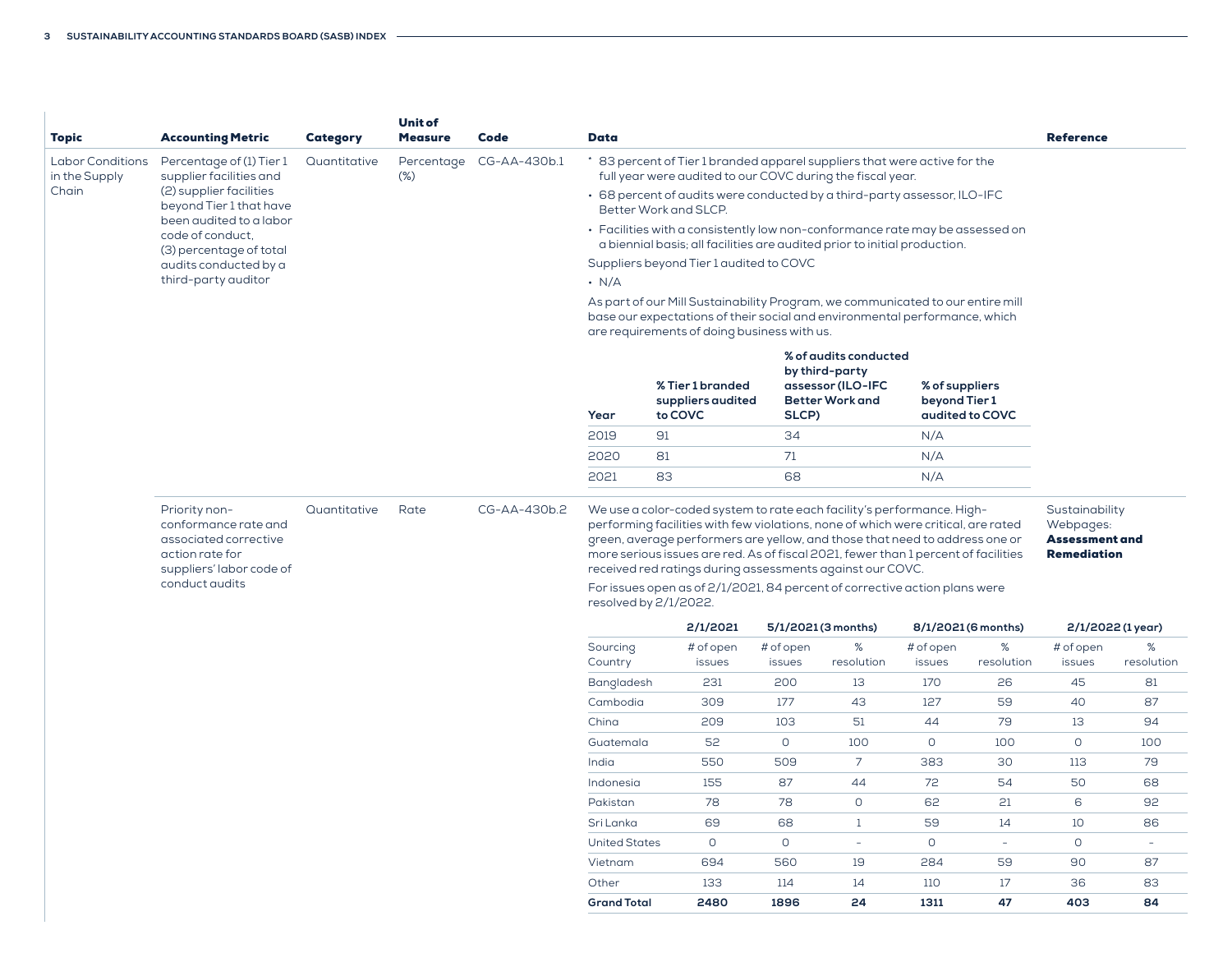÷.

| <b>Topic</b>                                                     | <b>Accounting Metric</b>                                                                                                                                                                                                                                                                                                                                                                                                                                                                                                                                                           | <b>Category</b>            | <b>Unit of</b><br><b>Measure</b>                                                                                                                                                                                                                                                                                                                                | Code                    | Data           |                                                                                                                                                                                                                                                                                                                                                                                                                                                                                                                                                                                                                                                                                                                                                                                                                                                                                                                                                                                                                                                                                                                                                                                                                                                                                                                                                                                                                                                                                                                                    |      |                                                                                   |      | <b>Reference</b>                            |  |
|------------------------------------------------------------------|------------------------------------------------------------------------------------------------------------------------------------------------------------------------------------------------------------------------------------------------------------------------------------------------------------------------------------------------------------------------------------------------------------------------------------------------------------------------------------------------------------------------------------------------------------------------------------|----------------------------|-----------------------------------------------------------------------------------------------------------------------------------------------------------------------------------------------------------------------------------------------------------------------------------------------------------------------------------------------------------------|-------------------------|----------------|------------------------------------------------------------------------------------------------------------------------------------------------------------------------------------------------------------------------------------------------------------------------------------------------------------------------------------------------------------------------------------------------------------------------------------------------------------------------------------------------------------------------------------------------------------------------------------------------------------------------------------------------------------------------------------------------------------------------------------------------------------------------------------------------------------------------------------------------------------------------------------------------------------------------------------------------------------------------------------------------------------------------------------------------------------------------------------------------------------------------------------------------------------------------------------------------------------------------------------------------------------------------------------------------------------------------------------------------------------------------------------------------------------------------------------------------------------------------------------------------------------------------------------|------|-----------------------------------------------------------------------------------|------|---------------------------------------------|--|
| <b>Labor Conditions</b><br>in the Supply<br>Chain<br>(continued) | Discussion of greatest<br>N/A<br>CG-AA-430b.3<br>1. The labor practices and working conditions at the third-party suppliers that<br><b>Discussion</b><br>$(1)$ labor and<br>and Analysis<br>make apparel for Gap Inc. brands can affect reputation, business continuity,<br>(2) environmental,<br>and operating costs for our brands and the company overall. Most workers<br>health, and safety risks<br>in our supply chain are women, which is why in addition to labor practices,<br>we have strong focus on empowering women to create lasting impact.<br>in the supply chain |                            |                                                                                                                                                                                                                                                                                                                                                                 |                         |                |                                                                                                                                                                                                                                                                                                                                                                                                                                                                                                                                                                                                                                                                                                                                                                                                                                                                                                                                                                                                                                                                                                                                                                                                                                                                                                                                                                                                                                                                                                                                    |      | Sustainability<br>Webpages: Policies<br>and Approaches for<br><b>Human Rights</b> |      |                                             |  |
|                                                                  |                                                                                                                                                                                                                                                                                                                                                                                                                                                                                                                                                                                    |                            | 2. Excessive overtime, fire and structural safety, and gender-based violence<br>are high-risk supply chain issues that we have specific programs in place to<br>address. The human rights impact of these risks can be severe, while these<br>issues can also present operational risk to our supply chain and reputational<br>risk to our portfolio of brands. |                         |                |                                                                                                                                                                                                                                                                                                                                                                                                                                                                                                                                                                                                                                                                                                                                                                                                                                                                                                                                                                                                                                                                                                                                                                                                                                                                                                                                                                                                                                                                                                                                    |      |                                                                                   |      |                                             |  |
| <b>Raw Material</b><br>Sourcing                                  | Discussion of<br>environmental and<br>social risks associated<br>with sourcing priority<br>raw materials                                                                                                                                                                                                                                                                                                                                                                                                                                                                           | Discussion<br>and Analysis | N/A                                                                                                                                                                                                                                                                                                                                                             | CG-AA-440a.1            |                | Gap Inc. uses industry tools such as the Higg Materials Sustainability Index<br>(MSI) and Textile Exchange's Preferred Fibers Matrix. Our holistic preferred<br>fibers strategy uses life cycle assessment (LCA) data on indicators including<br>global warming potential, water use and eutrophication, as well as evaluations<br>for biodiversity, potential for circularity, chemistry, land use change, and social<br>conditions within production. We focus our raw materials strategy on the top<br>fibers that account for approximately 97 percent of our fiber consumption:<br>cotton, polyester, nylon, and manufactured cellulosic fibers.<br>Fabric mills and laundries use a great deal of water to dye and finish fabric,<br>which may cause issues with both water quality and quantity; these issues also<br>affect workers and their communities. India faces a high level of water stress<br>for some of our preferred mills and the people who work there. In addition,<br>most of our products include some cotton, and its production affects both the<br>environment and people. Farming and processing cotton typically involves the<br>use of large quantities of water and chemicals, and often takes place in regions<br>facing water and climate risks.<br>Changes in water access and water-related events such as drought or flooding<br>could affect the cost of cotton, which is used in the majority of Gap Inc.'s<br>products, and other raw materials. Gap Inc.'s Supply Chain and Sourcing team |      |                                                                                   |      |                                             |  |
|                                                                  |                                                                                                                                                                                                                                                                                                                                                                                                                                                                                                                                                                                    |                            |                                                                                                                                                                                                                                                                                                                                                                 |                         |                | monitors and responds to risks for key raw materials using a multi-factor model<br>that includes cotton prices. The team's work to develop and maintain a diverse<br>supplier base across several countries reduces risk on an ongoing basis.                                                                                                                                                                                                                                                                                                                                                                                                                                                                                                                                                                                                                                                                                                                                                                                                                                                                                                                                                                                                                                                                                                                                                                                                                                                                                      |      |                                                                                   |      |                                             |  |
|                                                                  |                                                                                                                                                                                                                                                                                                                                                                                                                                                                                                                                                                                    |                            |                                                                                                                                                                                                                                                                                                                                                                 |                         |                | For more information on how we evaluate water and other environmental risks<br>in key sourcing countries, please see our CDP Water response (W3.3b).                                                                                                                                                                                                                                                                                                                                                                                                                                                                                                                                                                                                                                                                                                                                                                                                                                                                                                                                                                                                                                                                                                                                                                                                                                                                                                                                                                               |      |                                                                                   |      |                                             |  |
|                                                                  | Percentage of raw<br>materials third-                                                                                                                                                                                                                                                                                                                                                                                                                                                                                                                                              | Quantitative               | $(\%)$ by                                                                                                                                                                                                                                                                                                                                                       | Percentage CG-AA-440a.2 |                |                                                                                                                                                                                                                                                                                                                                                                                                                                                                                                                                                                                                                                                                                                                                                                                                                                                                                                                                                                                                                                                                                                                                                                                                                                                                                                                                                                                                                                                                                                                                    | 2019 | 2020                                                                              | 2021 | <b>ESG Report:</b><br>Sustainable Materials |  |
|                                                                  | party certified to an<br>environmental and/                                                                                                                                                                                                                                                                                                                                                                                                                                                                                                                                        |                            | weight                                                                                                                                                                                                                                                                                                                                                          |                         | Natural fibers | Percentage of cotton: more<br>sustainable cotton*                                                                                                                                                                                                                                                                                                                                                                                                                                                                                                                                                                                                                                                                                                                                                                                                                                                                                                                                                                                                                                                                                                                                                                                                                                                                                                                                                                                                                                                                                  | 60   | 54                                                                                | 79   | Sourcing p. 42                              |  |
|                                                                  | or social sustainability                                                                                                                                                                                                                                                                                                                                                                                                                                                                                                                                                           |                            |                                                                                                                                                                                                                                                                                                                                                                 |                         |                | Percentage of wool: recycled wool                                                                                                                                                                                                                                                                                                                                                                                                                                                                                                                                                                                                                                                                                                                                                                                                                                                                                                                                                                                                                                                                                                                                                                                                                                                                                                                                                                                                                                                                                                  | 16   | 11                                                                                | 14   |                                             |  |
|                                                                  | standard, by standard                                                                                                                                                                                                                                                                                                                                                                                                                                                                                                                                                              |                            |                                                                                                                                                                                                                                                                                                                                                                 |                         | Synthetics     | Percentage of nylon: recycled<br>nylon                                                                                                                                                                                                                                                                                                                                                                                                                                                                                                                                                                                                                                                                                                                                                                                                                                                                                                                                                                                                                                                                                                                                                                                                                                                                                                                                                                                                                                                                                             | 7    | 10                                                                                | 10   |                                             |  |
|                                                                  |                                                                                                                                                                                                                                                                                                                                                                                                                                                                                                                                                                                    |                            |                                                                                                                                                                                                                                                                                                                                                                 |                         |                | Percentage of polyester: recycled<br>polyester                                                                                                                                                                                                                                                                                                                                                                                                                                                                                                                                                                                                                                                                                                                                                                                                                                                                                                                                                                                                                                                                                                                                                                                                                                                                                                                                                                                                                                                                                     | -1   | 6                                                                                 | 10   |                                             |  |
|                                                                  |                                                                                                                                                                                                                                                                                                                                                                                                                                                                                                                                                                                    |                            |                                                                                                                                                                                                                                                                                                                                                                 |                         | Manufactured   | Percentage of cellulosics: more                                                                                                                                                                                                                                                                                                                                                                                                                                                                                                                                                                                                                                                                                                                                                                                                                                                                                                                                                                                                                                                                                                                                                                                                                                                                                                                                                                                                                                                                                                    | 8    | 9                                                                                 | 13   |                                             |  |

cellulosics

sustainable viscose, modal, lyocell,

TENCEL™, lenzing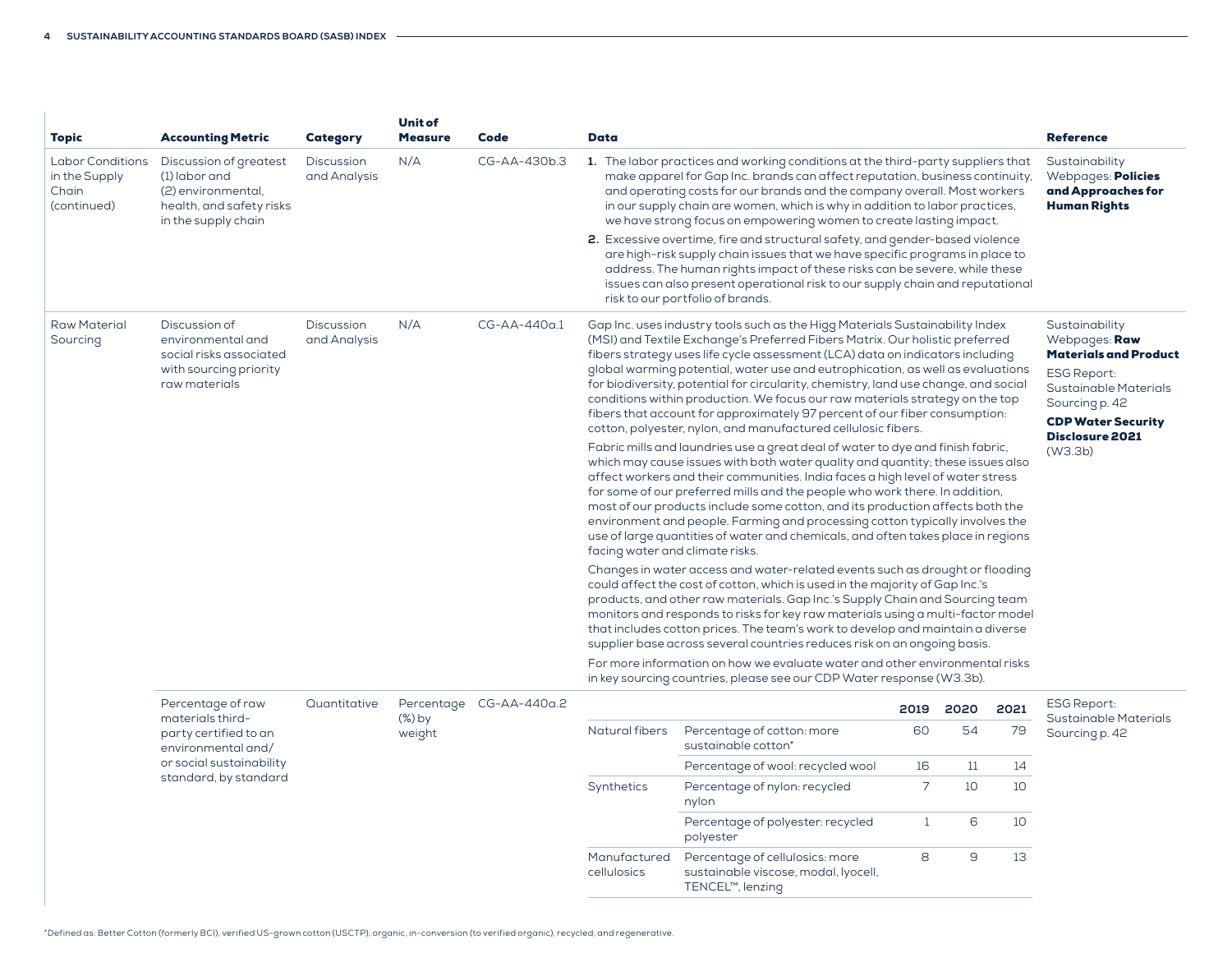| <b>Topic</b>           | <b>Accounting Metric</b>                                                | Category     | <b>Unit of</b><br><b>Measure</b> | Code          | Data          |                                                                                                                                                                                                                                                                                                                   |                                     |                                                   | <b>Reference</b>                                                |
|------------------------|-------------------------------------------------------------------------|--------------|----------------------------------|---------------|---------------|-------------------------------------------------------------------------------------------------------------------------------------------------------------------------------------------------------------------------------------------------------------------------------------------------------------------|-------------------------------------|---------------------------------------------------|-----------------------------------------------------------------|
| <b>Activity Metric</b> | Number of (1) Tier<br>1 suppliers and<br>(2) suppliers beyond<br>Tier 1 | Quantitative | Number                           | $CG-AA-OOO.A$ | our business. | As of January 29, 2022 we sourced from 705 Tier 1 branded-apparel<br>supplier facilities, defined as direct-relationship cut-and-sew facilities and<br>their associated embroidery, laundry and screen-printing facilities. We have<br>mapped out 231 mill facilities (Tier 2) that represent about 65 percent of |                                     |                                                   | <b>ESG Report: Human</b><br>Rights and Social<br>Dialogue p. 19 |
|                        |                                                                         |              |                                  |               | Year          | # of Tier 1 branded-<br>apparel supplier<br>factories                                                                                                                                                                                                                                                             | # of mill<br>facilities<br>(Tier 2) | % of business<br>from mill facilities<br>(Tier 2) |                                                                 |
|                        |                                                                         |              |                                  |               | 2019          | 737                                                                                                                                                                                                                                                                                                               | 191                                 | 75                                                |                                                                 |
|                        |                                                                         |              |                                  |               | 2020          | 659                                                                                                                                                                                                                                                                                                               | 168                                 | 66                                                |                                                                 |
|                        |                                                                         |              |                                  |               | 2021          | 705                                                                                                                                                                                                                                                                                                               | 231                                 | 65                                                |                                                                 |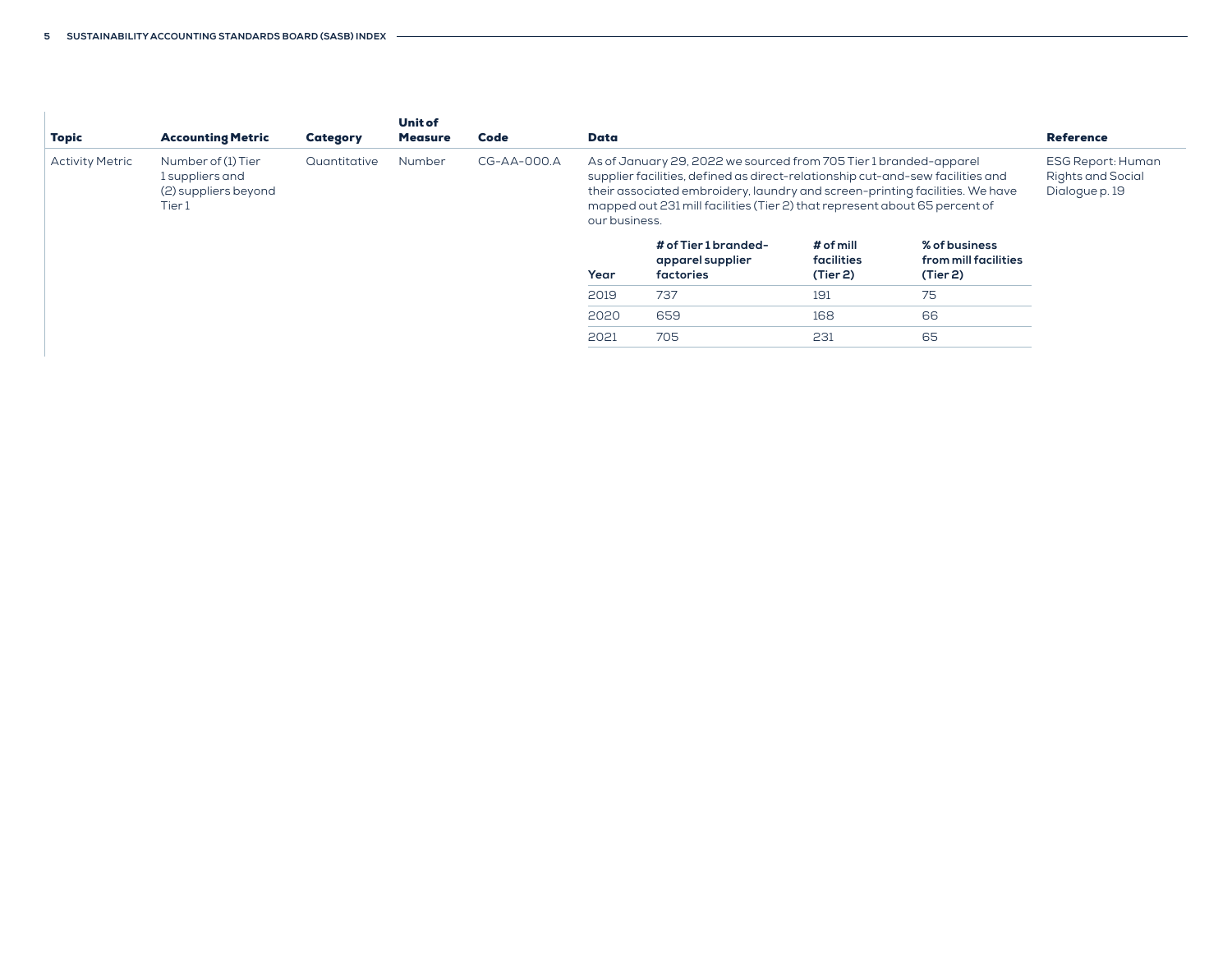| <b>Topic</b>                                            | <b>Activity Metric</b>                                                             | Category                   | <b>Unit of</b><br><b>Measure</b> | Code                    | <b>Data</b>                                                                                                                                                                                                                                                                                                                                                                                                                                                                                                                                                                                                                                                                                                                                                                                                                                                                                                                                          | <b>Reference</b>                                                                    |
|---------------------------------------------------------|------------------------------------------------------------------------------------|----------------------------|----------------------------------|-------------------------|------------------------------------------------------------------------------------------------------------------------------------------------------------------------------------------------------------------------------------------------------------------------------------------------------------------------------------------------------------------------------------------------------------------------------------------------------------------------------------------------------------------------------------------------------------------------------------------------------------------------------------------------------------------------------------------------------------------------------------------------------------------------------------------------------------------------------------------------------------------------------------------------------------------------------------------------------|-------------------------------------------------------------------------------------|
| E-Commerce                                              |                                                                                    |                            |                                  |                         |                                                                                                                                                                                                                                                                                                                                                                                                                                                                                                                                                                                                                                                                                                                                                                                                                                                                                                                                                      |                                                                                     |
| Data Security                                           | Description of<br>approach to identifying<br>and addressing data<br>security risks | Discussion<br>and Analysis | N/A                              | CG-EC-230a.1            | We do our best to provide our customers with a safe and convenient shopping<br>experience. We have put in place a wide variety of technical and organizational<br>security measures to help protect the personal information we collect about<br>our customers.<br>The Board's Audit and Finance Committee oversees data privacy and<br>cybersecurity programs and regularly briefs the Board on material concerns.<br>To respond to the threat of security breaches and cyberattacks, the company<br>maintains a program designed to protect and preserve the confidentiality,<br>integrity, and continued availability of all information owned by, or in the care<br>of, the company. This program also includes a cyber incident response plan<br>that provides controls and procedures for timely and accurate reporting of any<br>material cybersecurity incident.<br>For further information, please see Gap Inc.'s Code of Business Conduct. | Sustainability<br>Webpages: Privacy<br><b>Policy</b><br><b>2021 Proxy Statement</b> |
| Employee<br>Recruitment.<br>Inclusion, &<br>Performance | Employee engagement  Quantitative<br>as a percentage                               |                            | $(\%)$                           | Percentage CG-EC-330a.1 | 2,000+HQ Pulse survey participants and 23,000+ store Pulse survey<br>participants; 95 percent average score for "I am proud to work here" and<br>89 percent "I intend to stay for the foreseeable future" from Pulse survey<br>participants.                                                                                                                                                                                                                                                                                                                                                                                                                                                                                                                                                                                                                                                                                                         | <b>ESG Report: Talent</b><br>Development p. 29                                      |
|                                                         |                                                                                    |                            |                                  |                         | A representative sample was obtained for both groups. This is Gap Inc.'s own<br>survey, conducted internally.                                                                                                                                                                                                                                                                                                                                                                                                                                                                                                                                                                                                                                                                                                                                                                                                                                        |                                                                                     |
|                                                         |                                                                                    |                            |                                  |                         | Answers are often scored on a Likert scale of 1-5 (strongly disagree -> strongly<br>agree). Examples of questions asked in the Pulse survey include:                                                                                                                                                                                                                                                                                                                                                                                                                                                                                                                                                                                                                                                                                                                                                                                                 |                                                                                     |
|                                                         |                                                                                    |                            |                                  |                         | On a scale of 1-5, to what extent do you agree with the following statements:                                                                                                                                                                                                                                                                                                                                                                                                                                                                                                                                                                                                                                                                                                                                                                                                                                                                        |                                                                                     |
|                                                         |                                                                                    |                            |                                  |                         | - I am proud to work here                                                                                                                                                                                                                                                                                                                                                                                                                                                                                                                                                                                                                                                                                                                                                                                                                                                                                                                            |                                                                                     |
|                                                         |                                                                                    |                            |                                  |                         | - I believe this company operates with integrity                                                                                                                                                                                                                                                                                                                                                                                                                                                                                                                                                                                                                                                                                                                                                                                                                                                                                                     |                                                                                     |
|                                                         |                                                                                    |                            |                                  |                         | - My manager seeks out and values my perspective                                                                                                                                                                                                                                                                                                                                                                                                                                                                                                                                                                                                                                                                                                                                                                                                                                                                                                     |                                                                                     |
|                                                         |                                                                                    |                            |                                  |                         | How important are the following to you, and how well does Gap Inc. do this:                                                                                                                                                                                                                                                                                                                                                                                                                                                                                                                                                                                                                                                                                                                                                                                                                                                                          |                                                                                     |
|                                                         |                                                                                    |                            |                                  |                         | - I am able to have flexibility in my work schedule                                                                                                                                                                                                                                                                                                                                                                                                                                                                                                                                                                                                                                                                                                                                                                                                                                                                                                  |                                                                                     |
|                                                         |                                                                                    |                            |                                  |                         | - I work for a company with strong reputation and purpose                                                                                                                                                                                                                                                                                                                                                                                                                                                                                                                                                                                                                                                                                                                                                                                                                                                                                            |                                                                                     |
|                                                         |                                                                                    |                            |                                  |                         | - My company employs inspiring and effective leaders                                                                                                                                                                                                                                                                                                                                                                                                                                                                                                                                                                                                                                                                                                                                                                                                                                                                                                 |                                                                                     |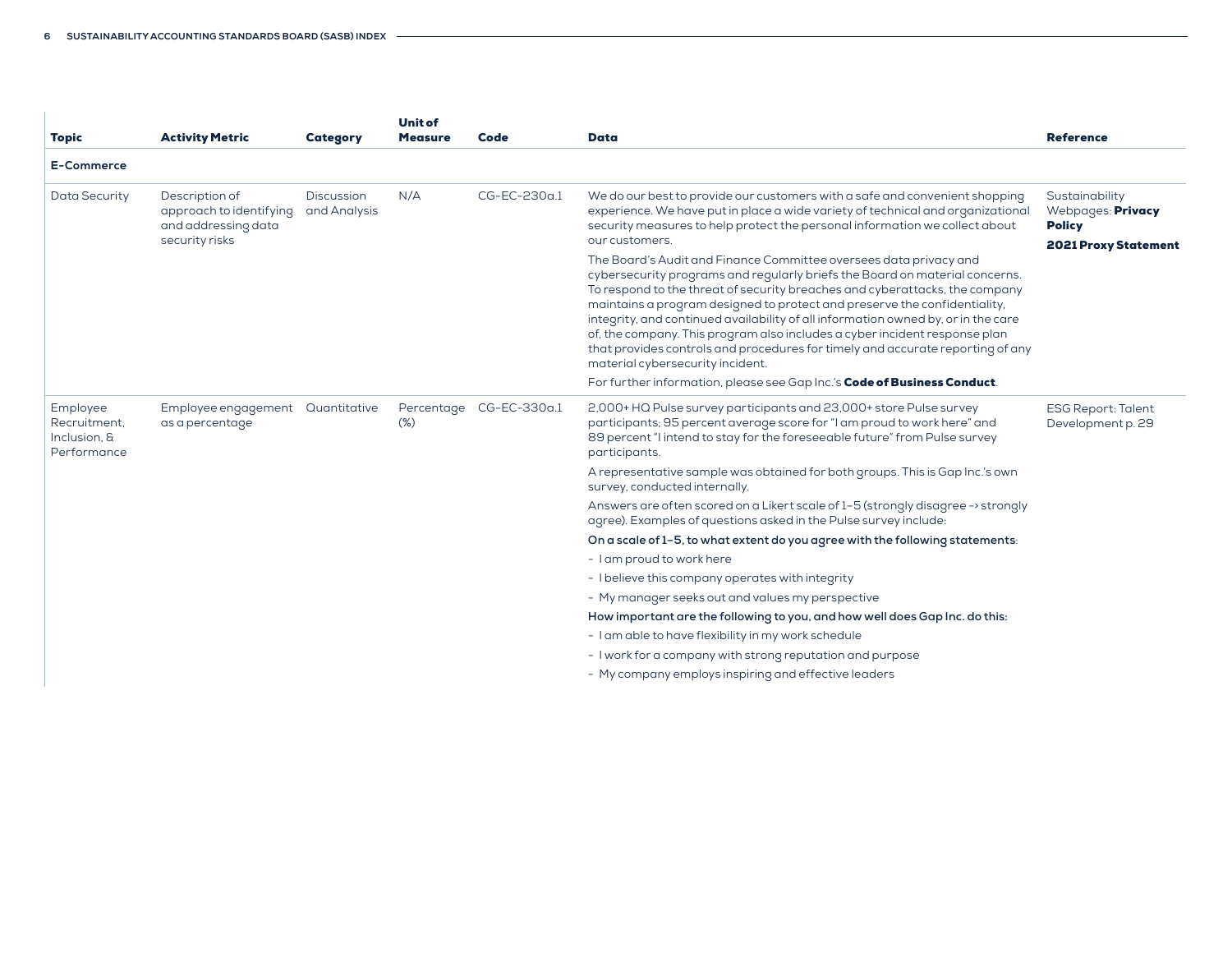| Topic                       | <b>Activity Metric</b>                                     | Category                          | <b>Unit of</b><br><b>Measure</b> | Code           | <b>Data</b>                                               |                                                                                                                                                                                                                                                                                                                                                                                                                                                                                |                         | <b>Reference</b>                                |
|-----------------------------|------------------------------------------------------------|-----------------------------------|----------------------------------|----------------|-----------------------------------------------------------|--------------------------------------------------------------------------------------------------------------------------------------------------------------------------------------------------------------------------------------------------------------------------------------------------------------------------------------------------------------------------------------------------------------------------------------------------------------------------------|-------------------------|-------------------------------------------------|
| Product                     | Total greenhouse gas                                       | Quantitative                      | Metric tons                      | $CG-EC-410a.1$ | Upstream transportation and distribution:                 | <b>CDP Climate Disclosure</b>                                                                                                                                                                                                                                                                                                                                                                                                                                                  |                         |                                                 |
| Packaging &<br>Distribution | (GHG) footprint of<br>product shipments                    |                                   | $(t) CO2-e$                      |                | 2019                                                      | 2020                                                                                                                                                                                                                                                                                                                                                                                                                                                                           | 2021                    | 2021(CB.5)                                      |
|                             |                                                            |                                   |                                  |                | 527,081                                                   | Available later in 2022                                                                                                                                                                                                                                                                                                                                                                                                                                                        | Available in 2023       |                                                 |
|                             |                                                            |                                   |                                  |                | emissions from our suppliers to our distribution centers. | Emissions calculated using primary metric ton/km information at a haul level<br>from Gap internal systems, multiplied by The U.K. Department for Environment,<br>Food & Rural Affairs product transportation emission factors. This represents                                                                                                                                                                                                                                 |                         |                                                 |
|                             |                                                            |                                   |                                  |                |                                                           | Downstream transportation and distribution:                                                                                                                                                                                                                                                                                                                                                                                                                                    |                         |                                                 |
|                             |                                                            |                                   |                                  |                | 2019                                                      | 2020                                                                                                                                                                                                                                                                                                                                                                                                                                                                           | 2021                    |                                                 |
|                             |                                                            |                                   |                                  |                | 39.413                                                    | 130,604                                                                                                                                                                                                                                                                                                                                                                                                                                                                        | Available later in 2022 |                                                 |
|                             |                                                            |                                   |                                  |                |                                                           | Emissions calculated using primary metric ton/km information at a haul level<br>from Gap internal systems, multiplied by The U.K. Department for Environment,<br>Food & Rural Affairs product transportation emission factors. In 2020, we also<br>began to receive additional emissions information from UPS, which represents<br>emissions from online shipments from distribution centers to customers or<br>from Ship-From-Store methods. The UPS data is verified by SGS. |                         |                                                 |
|                             | Discussion of<br>strategies to reduce<br>the environmental | <b>Discussion</b><br>and Analysis | N/A                              | CG-EC-410a.2   |                                                           | Gap Inc. is a signatory of the Arctic Corporate Shipping Pledge, created in<br>partnership with the Ocean Conservancy; the pledge is a commitment to never<br>intentionally send ships through the Arctic's fragile ecosystem.                                                                                                                                                                                                                                                 |                         | <b>ESG Report: Climate</b><br>Stewardship p. 27 |
|                             | impact of product<br>delivery                              |                                   |                                  |                |                                                           | Gap Inc. is also a member of the Environmental Protection Agency's (EPA)<br>SmartWay Transport Partnership, an initiative which empowers businesses<br>to move goods in the cleanest, most energy-efficient way possible to protect<br>public health and reduce emissions. Gap Inc. was recognized by the EPA with<br>the 2020 SmartWay Freight Partner Excellence Award.                                                                                                      |                         |                                                 |
| <b>Activity Metrics</b>     | Entity-defined                                             | Quantitative                      | Number                           | CG-EC-000.A    |                                                           | <b>Total Global Online Orders (excluding Franchise)</b>                                                                                                                                                                                                                                                                                                                                                                                                                        |                         |                                                 |
|                             | measure of user<br>activity                                |                                   |                                  |                | FY 2019                                                   | 55,872,090                                                                                                                                                                                                                                                                                                                                                                                                                                                                     |                         |                                                 |
|                             |                                                            |                                   |                                  |                | FY 2020                                                   | 86,261,667                                                                                                                                                                                                                                                                                                                                                                                                                                                                     |                         |                                                 |
|                             |                                                            |                                   |                                  |                | FY 2021                                                   | 83,997,807                                                                                                                                                                                                                                                                                                                                                                                                                                                                     |                         |                                                 |
|                             |                                                            |                                   |                                  |                |                                                           | This data includes orders placed in the United States Specialty (web and app),<br>U.S. Factory, Canada, Japan, European Union, and United Kingdom. It does not<br>include franchises, cancellations, or returns.                                                                                                                                                                                                                                                               |                         |                                                 |
|                             | Number of shipments                                        | Quantitative                      | Number                           | CG-EC-000.C    | <b>Total Packages</b>                                     |                                                                                                                                                                                                                                                                                                                                                                                                                                                                                |                         |                                                 |
|                             |                                                            |                                   |                                  |                | FY 2019                                                   | 77,625,502                                                                                                                                                                                                                                                                                                                                                                                                                                                                     |                         |                                                 |
|                             |                                                            |                                   |                                  |                | FY 2020                                                   | 145,512,653                                                                                                                                                                                                                                                                                                                                                                                                                                                                    |                         |                                                 |
|                             |                                                            |                                   |                                  |                | FY 2021                                                   | 124,463,015                                                                                                                                                                                                                                                                                                                                                                                                                                                                    |                         |                                                 |
|                             |                                                            |                                   |                                  |                | European Union, and Japan.                                | This data includes packages transported in the United States, Canada,                                                                                                                                                                                                                                                                                                                                                                                                          |                         |                                                 |